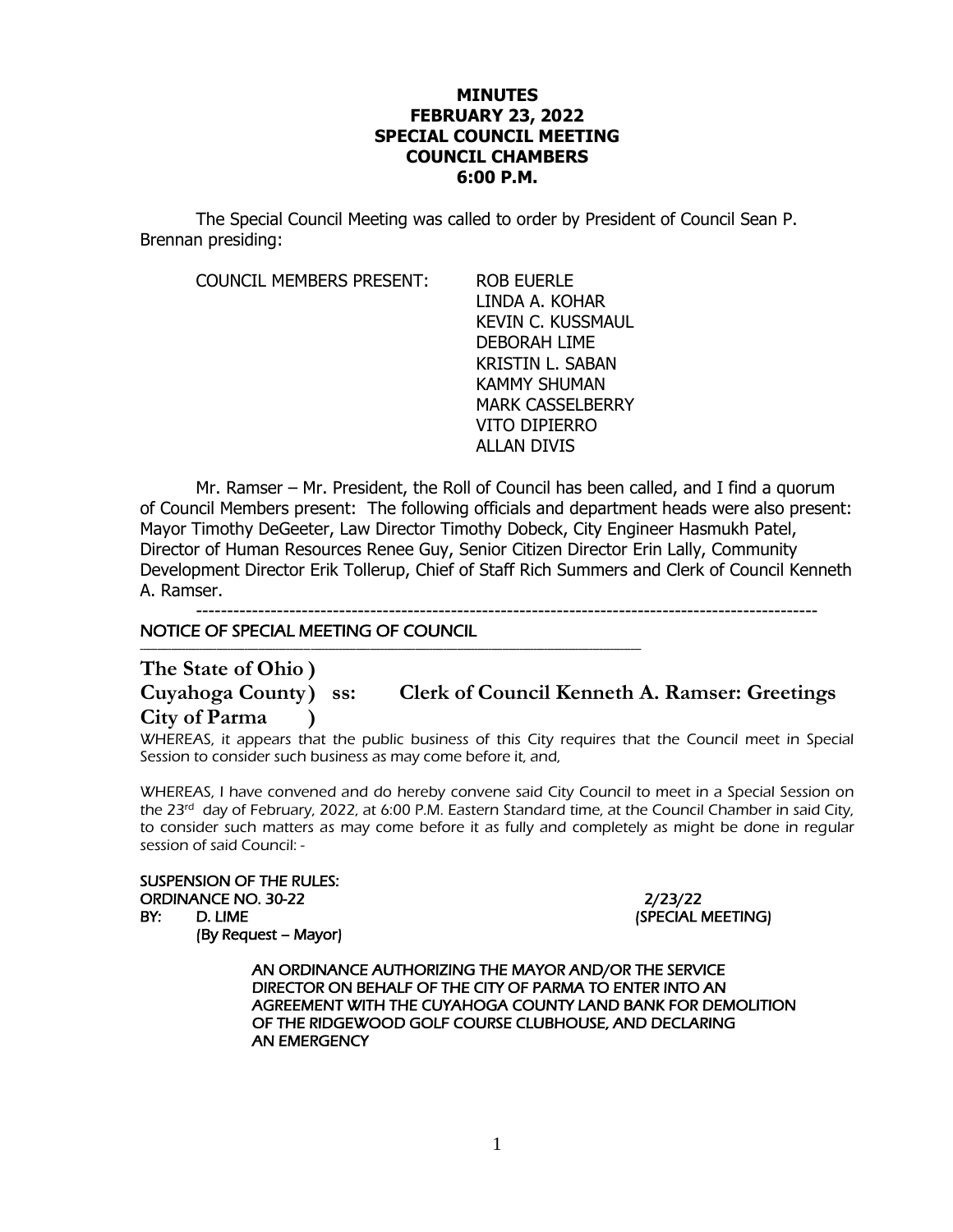You are therefore commanded to summon: Mayor Tim DeGeeter, Service Director Brian Higgins, Law Director Timothy Dobeck, Council President Sean P. Brennan, Mark Casselberry, Vito Dipierro, Allan Divis, Rob Euerle, Linda Kohar, Kevin Kussmaul, Deborah Lime, Kristin L. Saban, Kammy Shuman and Kenneth A. Ramser, Clerk of said Council, to meet in Special Session as aforesaid for the purposes aforesaid.

Hereof fail not and have you then and there this Writ, with your return thereon in what manner you have executed the same.

In testimony whereof, I have hereunto set my hand and caused the corporate seal of said City to be hereunto affixed, this 22<sup>nd</sup> day of February, 2022.

/seal/

/s/ Sean P. Brennan City of Parma COUNCIL PRESIDENT SEAN P. BRENNAN ----------------------------------------------------------------------------------------------------------------------------------------------------------------------------

> CERTIFICATE OF SERVICE NOTICE OF SPECIAL MEETING OF COUNCIL

I, Lisa Beeble, Chief Deputy Clerk, of the City of Parma, Ohio, do hereby certify that on February 22, 2022, I received the notices of a Special Meeting of Council, a copy of which is attached hereto, and that in accordance with the instructions given to me, I have served each person named in the notice with the notice by Electronic Mail (e-mail) on February 22, 2022, at 3:30 P.M. which date and time is more than twelve hours prior to the time of the Special Meeting.

Signed *Lisa Beeble*

 Lisa Beeble Chief Deputy Clerk

--------------------------------------------------------------------------------------------------------

------------------------------------------------------------------------------------------------------------------

# **DISPENSE WITH REGULAR ORDER OF BUSINESS**

Motion made by Councilwoman Lime seconded by Councilman Casselberry to dispense with the regular order of business and waive the Rules of Council, at this time, in order to hold this special Council Meeting. Motion carried.

--------------------------------------------------------------------------------------------------------

## **LEGISLATIVE COMMENT**

No one wished to speak.

#### **SUSPENSION OF THE RULES**:

Mr. Brennan – Shall the statutory provision and Rule 48 requiring the full and distinct reading of Ordinance No. 30-22 on three different days be dispensed with?

- Yes: Euerle, Kohar, Kussmaul, Lime, Saban, Shuman, Casselberry, Dipierro, Divis.
- No: None; motion carried.

Mr. Brennan – Shall Rule 45 requiring reference to committee be dispensed with and Ordinance No. 30-22 be placed on final passage?

- Yes: Euerle, Kohar, Kussmaul, Lime, Saban, Shuman, Casselberry, Dipierro, Divis.
- No: None; motion carried.

--------------------------------------------------------------------------------------------------------